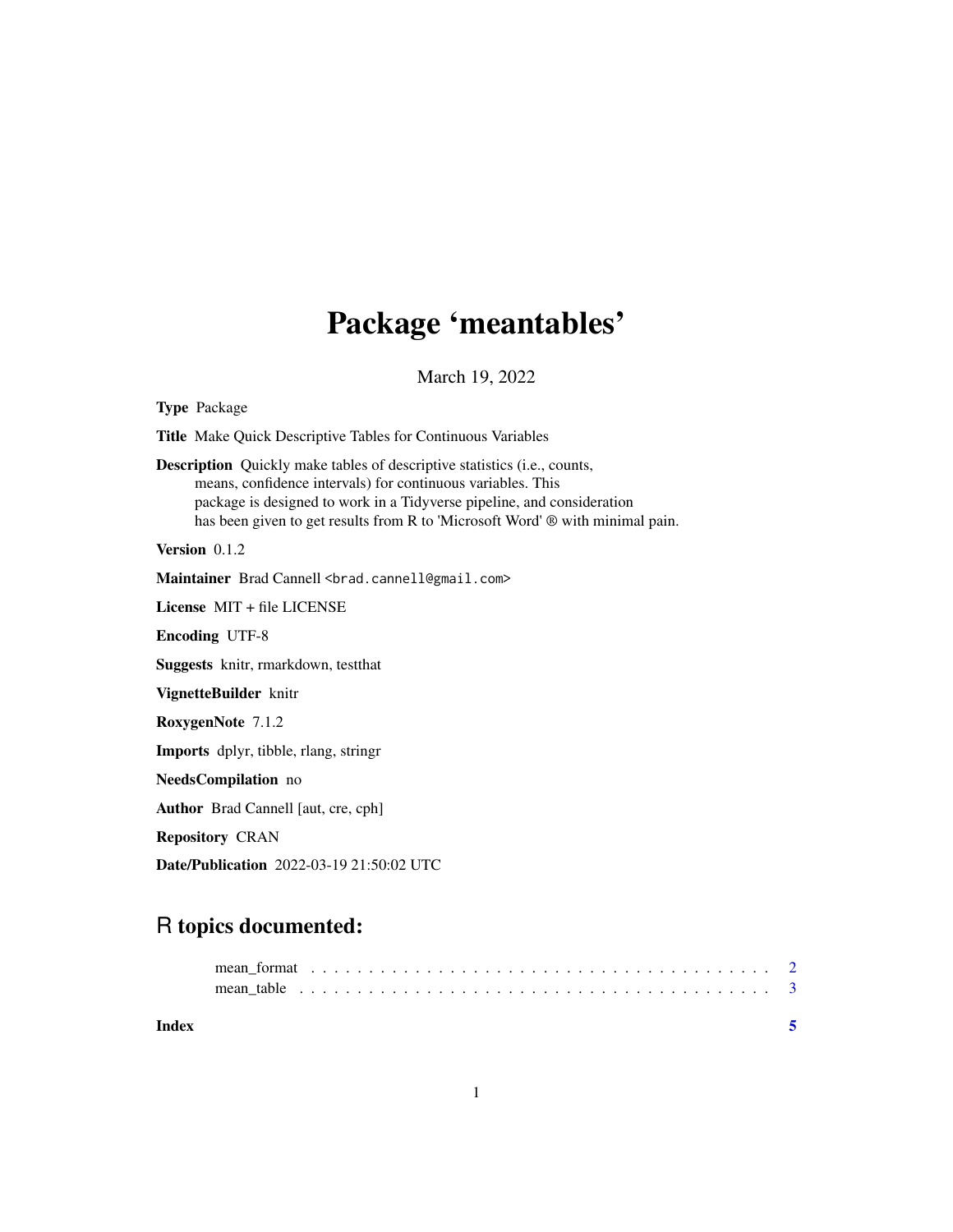# Description

The mean\_format function is intended to make it quick and easy to format the output of the mean\_table function for tables that may be used for publication. For example, a mean and 95 could be formatted as "24.00 (21.00 - 27.00)."

#### Usage

```
mean_format(.data, recipe, name = NA, digits = NA)
```
### Arguments

| .data  | A data frame of class "mean_table" or "mean_table_grouped".                                                                                                                                                                                                   |
|--------|---------------------------------------------------------------------------------------------------------------------------------------------------------------------------------------------------------------------------------------------------------------|
| recipe | A recipe used to create a new column from existing mean_table columns. The<br>recipe must be in the form of a quoted string. It may contain any combination<br>of column names, spaces, and characters. For example: "mean (sd)" or "mean<br>$(lcl - ucl)$ ". |
| name   | An optional name to assign to the column created by the recipe. The default<br>name is "formatted stats"                                                                                                                                                      |
| digits | The number of decimal places to display.                                                                                                                                                                                                                      |

#### Value

A tibble

# Examples

```
## Not run:
library(dplyr)
library(meantables)
data(mtcars)
# Overall mean table with defaults
mtcars %>%
 mean_table(mpg) %>%
 mean_format("mean (sd)") %>%
 select(response_var, formatted_stats)
# A tibble: 1 × 2
 response_var formatted_stats
 <chr> <chr>
1 mpg 20.09 (6.03)
```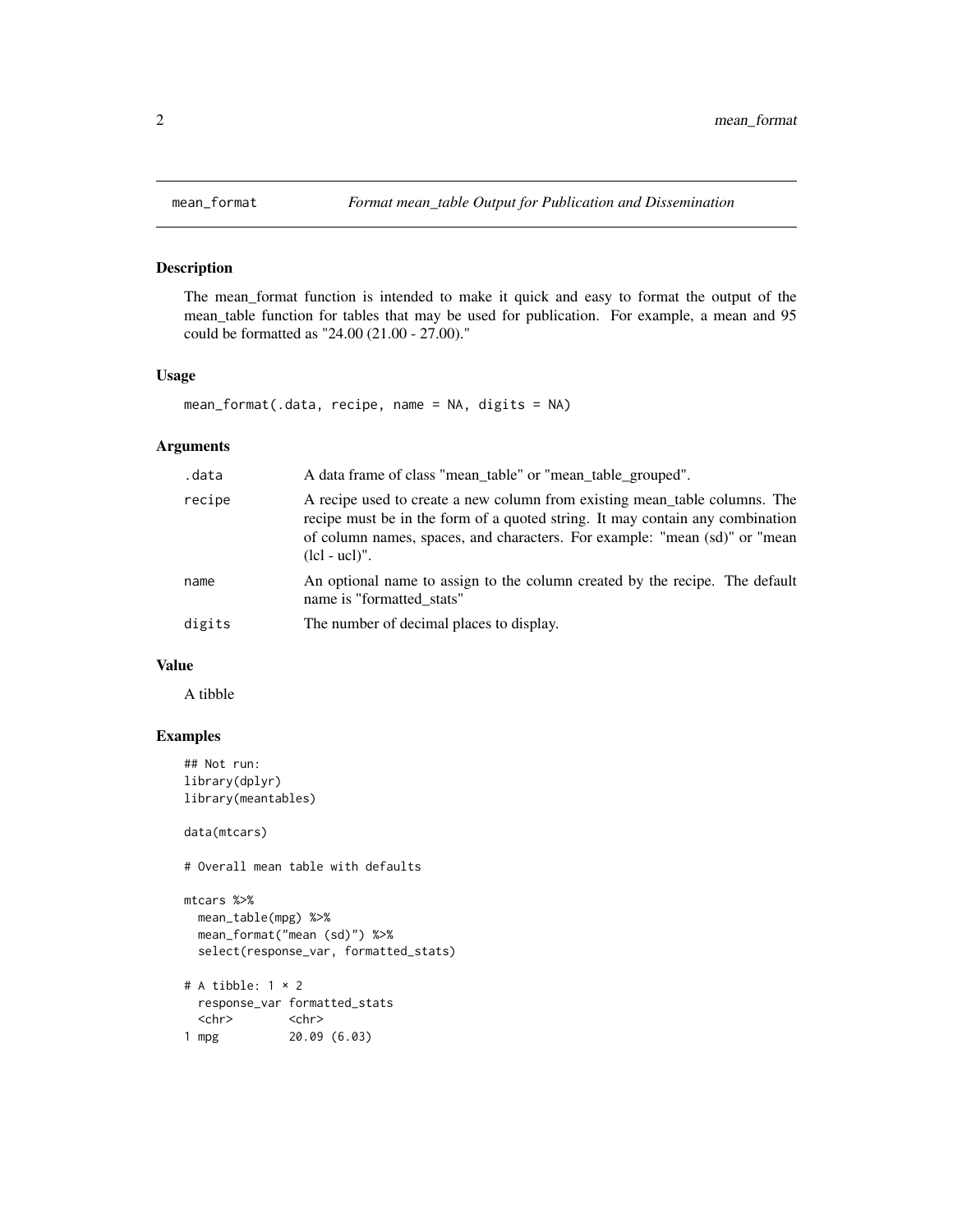# <span id="page-2-0"></span>mean\_table 3

```
# Grouped means table with defaults
mtcars %>%
 group_by(cyl) %>%
 mean_table(mpg) %>%
 mean_format("mean (sd)") %>%
 select(response_var:group_cat, formatted_stats)
 # A tibble: 3 × 4
 response_var group_var group_cat formatted_stats
 <chr> <chr> <chr> <chr> <chr> <dbl> <chr>
1 mpg cyl 4 26.66 (4.51)
2 mpg cyl 6 19.74 (1.45)
3 mpg cyl 8 15.1 (2.56)
## End(Not run)
```
mean\_table *Estimate Mean and 95 Percent Confidence Intervals in dplyr Pipelines*

# Description

The mean\_table function produces overall and grouped tables of means with related statistics. In addition to means, the mean\_table missing/non-missing frequencies, the standard error of the mean (sem), the 95 value, and the maximum value. For grouped tibbles, mean\_table displays these statistics for each category of the group\_by variable.

#### Usage

mean\_table(.data, .x, t\_prob = 0.975, output = default, digits = 2, ...)

### Arguments

| .data     | A tibble or grouped tibble.                                                                                                                                                                                             |
|-----------|-------------------------------------------------------------------------------------------------------------------------------------------------------------------------------------------------------------------------|
| $\cdot$ X | The continuous response variable for which the statistics are desired.                                                                                                                                                  |
| t_prob    | $(1 - alpha / 2)$ . Default value is 0.975, which corresponds to an alpha of 0.05.<br>Used to calculate a critical value from Student's t distribution with n - 1 degrees<br>of freedom.                                |
| output    | Options for this parameter are "default" and "all".<br>Default output includes the n, mean, sem, and 95 the mean. Using output = "all"<br>also returns the the number of missing values for x and the critical t-value. |
| digits    | Round mean, lcl, and ucl to digits. Default is 2.                                                                                                                                                                       |
| $\cdots$  | Other parameters to be passed on.                                                                                                                                                                                       |

#### Value

A tibble of class "mean\_table" or "mean\_table\_grouped"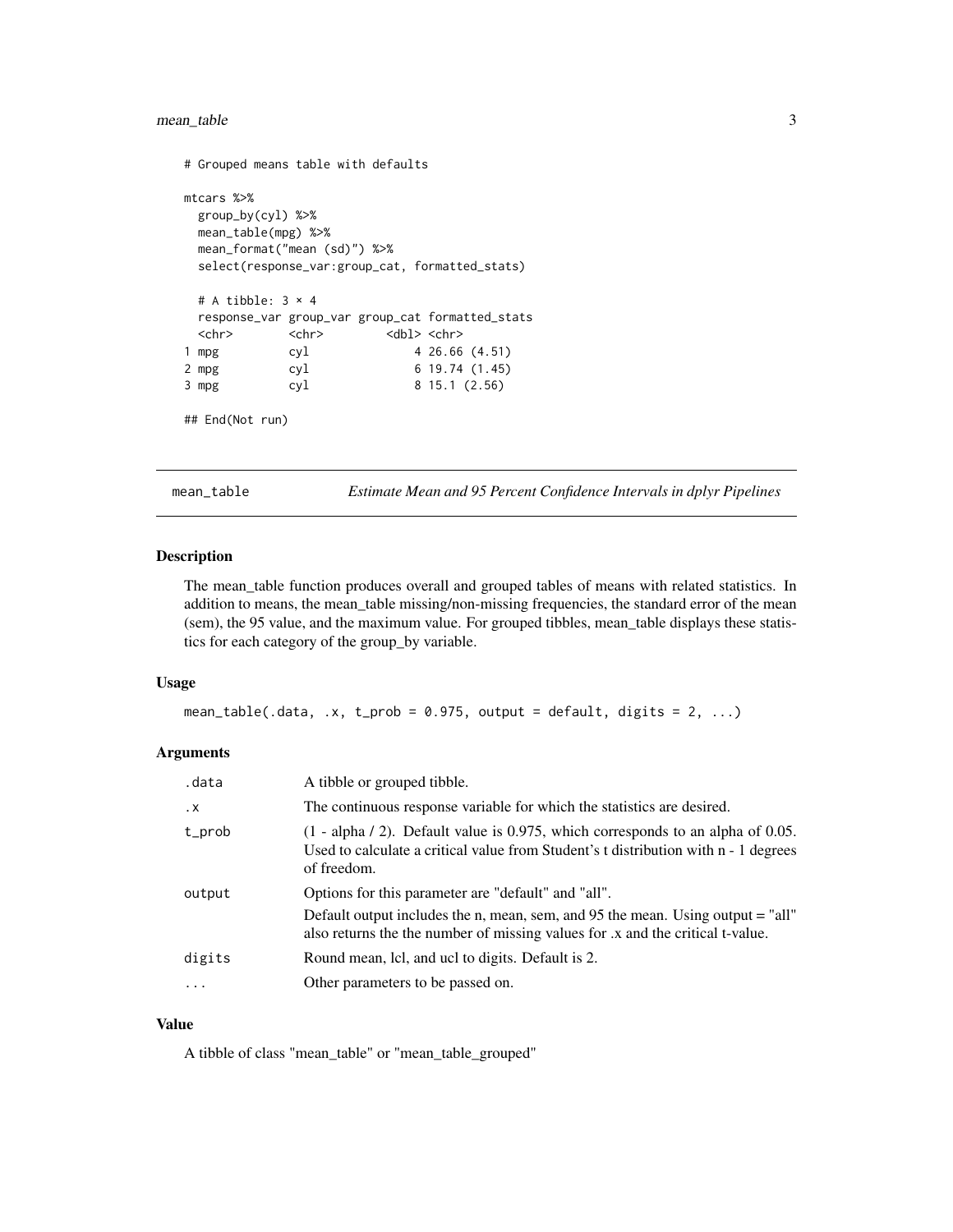#### References

SAS documentation: http://support.sas.com/documentation/cdl/en/proc/65145/HTML/default/viewer.htm#p0klmrp4k89pz0i

#### Examples

```
## Not run:
library(dplyr)
library(meantables)
data(mtcars)
# Overall mean table with defaults
mtcars %>%
 mean_table(mpg)
# A tibble: 1 x 9
 response_var n mean sd sem lcl ucl min max
 <chr> <int><dbl> <dbl> <dbl> <dbl> <dbl> <dbl> <dbl>
1 mpg 32 20.1 6.03 1.07 17.9 22.3 10.4 33.9
# Grouped means table with defaults
mtcars %>%
 group_by(cyl) %>%
 mean_table(mpg)
# A tibble: 3 x 11
 response_var group_var group_cat n mean sd sem lcl ucl min max
 <chr> <chr> <chr> <dbl> <dbl> <dbl> <dbl> <dbl> <dbl> <dbl> <dbl> <dbl> <dbl> <dbl> <dbl>
1 mpg cyl 4 11 26.7 4.51 1.36 23.6 29.7 21.4 33.9
2 mpg cyl 6 7 19.7 1.45 0.549 18.4 21.1 17.8 21.4
3 mpg cyl 8 14 15.1 2.56 0.684 13.6 16.6 10.4 19.2
```
## End(Not run)